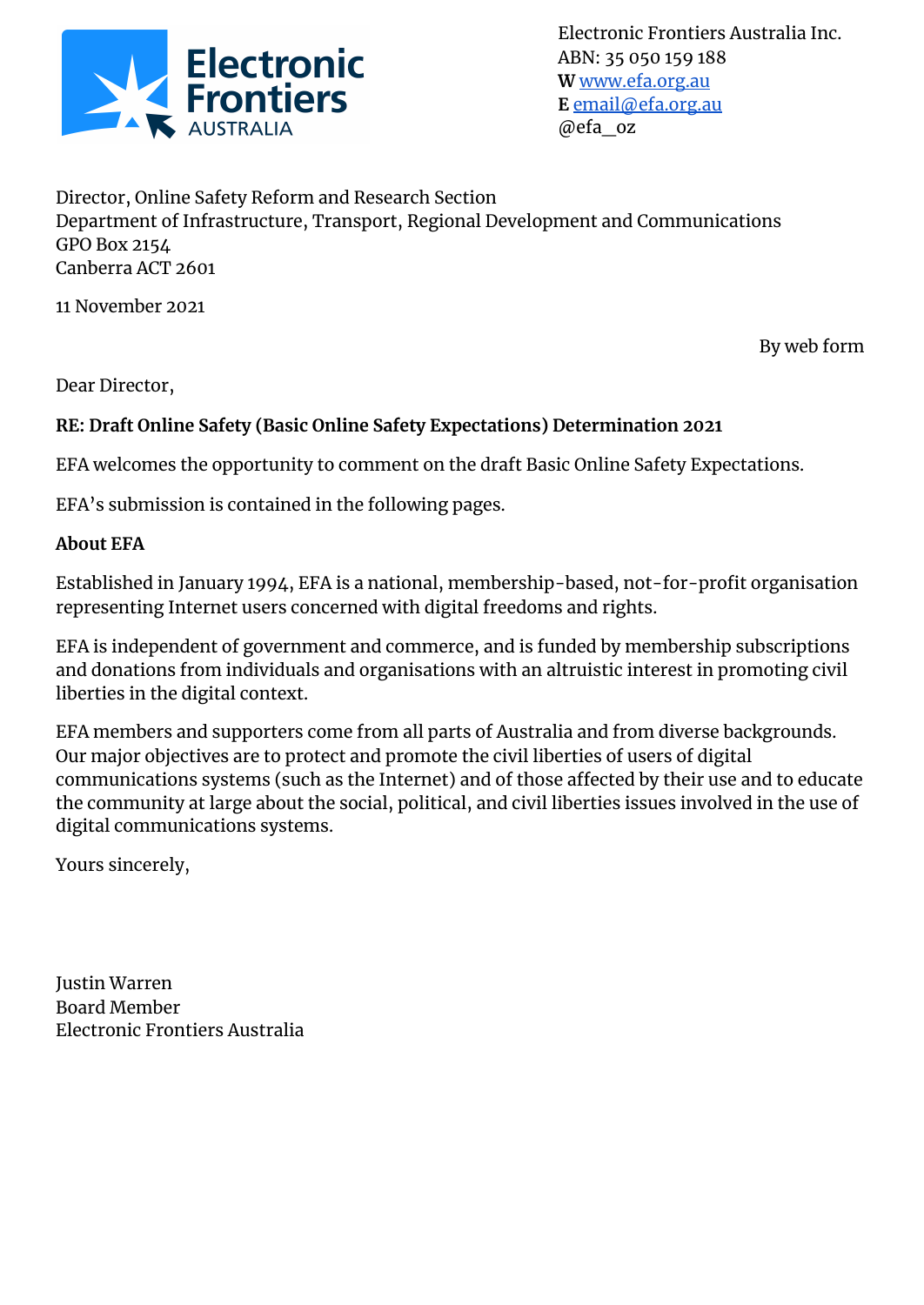# **Introduction**

EFA believes there is good intent behind many of the goals of the determination, but the road to hell is paved with good intentions. The enabling legislation has been passed with unseemly haste and without incorporating the feedback of marginalised stakeholders that attempted to engage with the Commissioner in good faith. The resulting law, and this determination, is overbroad, vague, and prone to error and abuse.

EFA is concerned that the determination creates a system of censorship and suppression of dissent that will be used to silence critics of the powerful and drive already marginalised communities further from the mainstream in the name of making already powerful people feel safer.

EFA is concerned that the system will cause new harm to already marginalised groups of people, privileging the feelings of certain groups over the actual safety of others.

The purpose of a system is what it does, not what it purports to do.

#### **Summary of Recommendations**

- 1. **That the term 'safe' be replaced throughout the determination with harm reduction language.**
- 2. **That the specific harms to be reduced are specifically defined and enumerated in the determination.**
- **3. That the Commissioner delegates the consultation under section 7 to an advisory council with diverse membership from Australian society to guide providers on what the community considers reasonable.**
- **4. Any advice or guidance provided by the Commissioner to any one provider should be made public, in writing, so that all providers may benefit from the Commissioner's advice.**
- **5. That the determination's scope be limited to social media services.**
- **6. Alternatively, that the determination's scope be limited to the top three services for which there is substantial evidence of concrete harm resulting from the use of the services.**
- **7. That specific services are enumerated in the determination to provide clarity for providers and end-users of what will be made 'safe'.**
- **8. The definition of** *child* **used in the determination should include greater nuance and provide a distinction between different levels of childhood development.**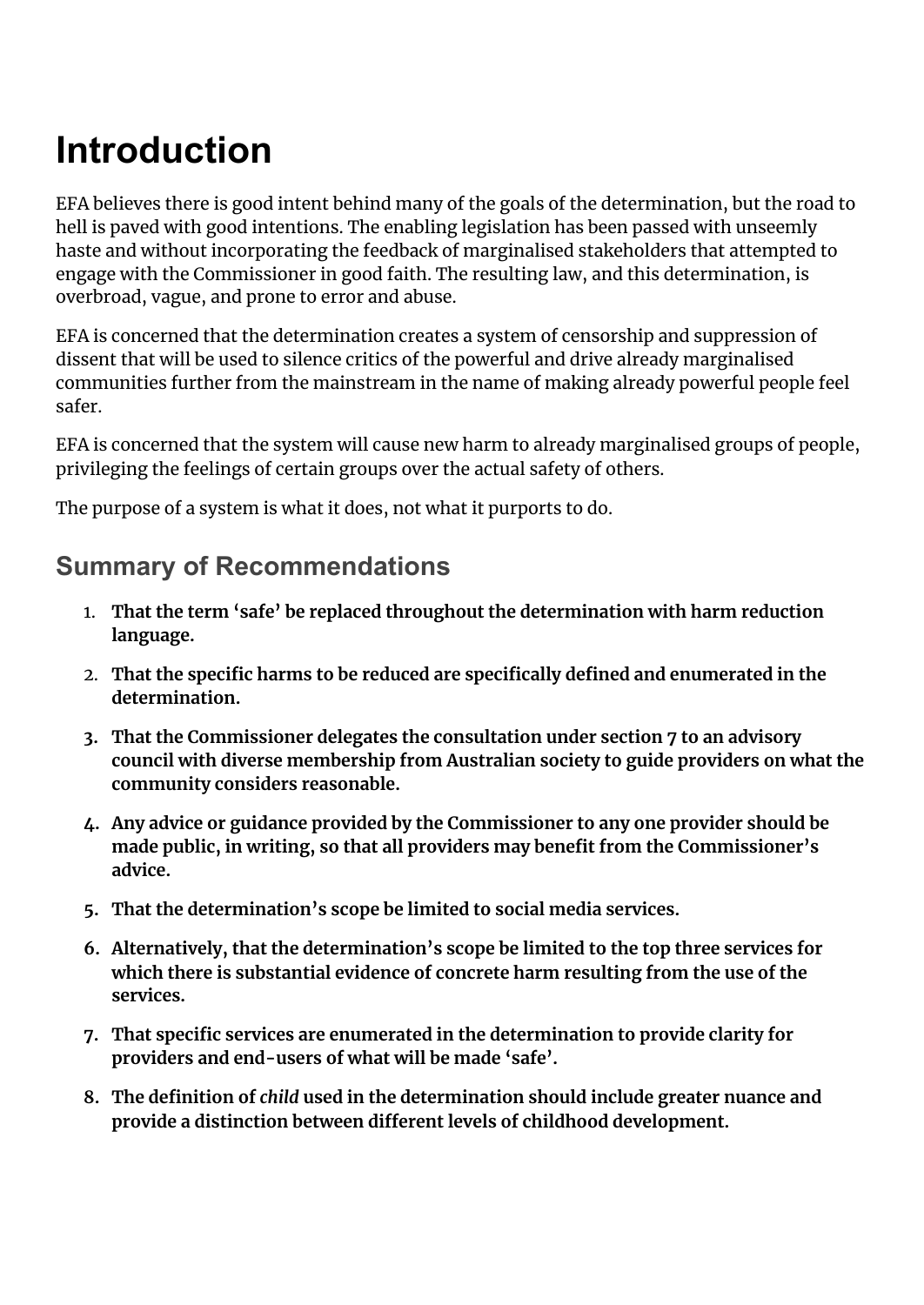- **9. That the clause 'or being used by' should be removed from s 6(3)(b) of the determination.**
- **10. That creation of a parallel "children's Internet" service should not be required for a provider to comply with the determination.**
- **11. Section 12 should be removed from the determination.**
- **12. Section 8 of the determination should be completely removed.**
- **13. Section 9 of the determination should be completely removed.**
- **14. That the complaint record retention period be reduced.**
- **15. That providers are required to destroy all records of a complaint after the required retention period expires.**
- **16. That clause (h) of section 11 of the determination be removed.**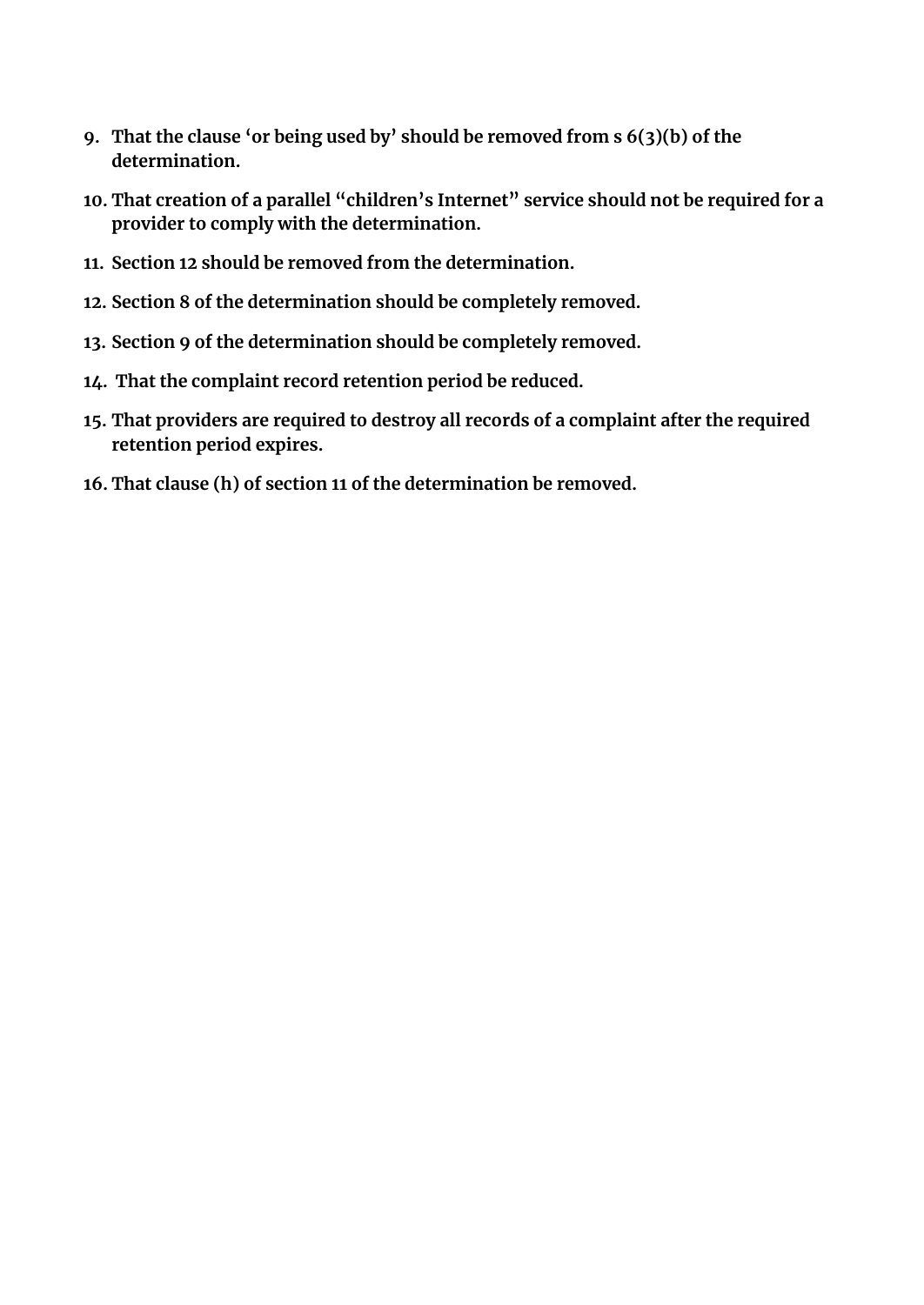## **What does 'safe' mean?**

EFA is very concerned by the broad and ill-defined use of 'safe' throughout the draft Basic Online Safety Expectations (BOSE) determination. The precise meaning of 'safe' is not defined in the determination, nor is it defined in the Online Safety Act<sup>1</sup> which provides the Authority for the BOSE determination.

The *Online Safety Act* refers instead to *harm*, specifically *serious harm* which is defined as "serious physical harm or serious harm to a person's mental health, whether temporary or permanent."<sup>2</sup> The Online Safety Act also limits its scope for blocking online material to that which "could cause significant harm to the Australian community" $^{\rm 3}.$ 

It is unclear who, precisely, is being made safe and from what. "Safety" is highly context dependent; fire can cause harm, but it can also cook food. Chemotherapy drugs are poisons that are nonetheless used to treat cancer. EFA is concerned that certain groups are being prioritised to be kept 'safe'<sup>4</sup> while others are deemed as less worthy of protection from harm.

Perfect safely is impossible as life is not risk free and cannot be made so. Instead of attempting an impossible task, the determination should instead focus on harm reduction. Further, the specific harms that are to be reduced should be specifically defined and enumerated.

**Recommendation: That the term 'safe' be replaced throughout the determination with harm reduction language.**

**Recommendation: That the specific harms to be reduced are specifically defined and enumerated in the determination.**

### **Concentration of Risk**

The lack of clarity about what 'safe' actually means creates an environment in which providers cannot know in advance how to comply with the determination. Section 7 of the determination attempts to patch over this major flaw by requiring providers to consult with the eSafety Commissioner. This positions the Commissioner as the sole arbiter of what safety means and risks creating a capricious and arbitrary regulatory framework that is prone to error and abuse.

This system represents a substantial risk to the reputation of the Office of the eSafety Commissioner. EFA is concerned that the good work of the Commissioner will be undermined by the inevitable errors and abuses that are the likely outcome of such a system. The concentration of so much power in so few hands, and with such little oversight, also concentrates the responsibility for these errors and abuses.

<sup>1</sup> *[Online](https://www.zotero.org/google-docs/?yeEiP0) Safety Act 2021*.

<sup>2</sup> [Ibid](https://www.zotero.org/google-docs/?yIkuDt) 5.

<sup>3</sup> See, e.g. Ibid [91,96,99.](https://www.zotero.org/google-docs/?9G1Mqp)

<sup>4</sup> Alison Phipps, 'White Tears, White Rage: Victimhood and (as) Violence in [Mainstream](https://www.zotero.org/google-docs/?oZjyj6) Feminism' (2021) 24(1) *[European](https://www.zotero.org/google-docs/?oZjyj6) Journal of Cultural Studies* 81 ('White Tears, White Rage').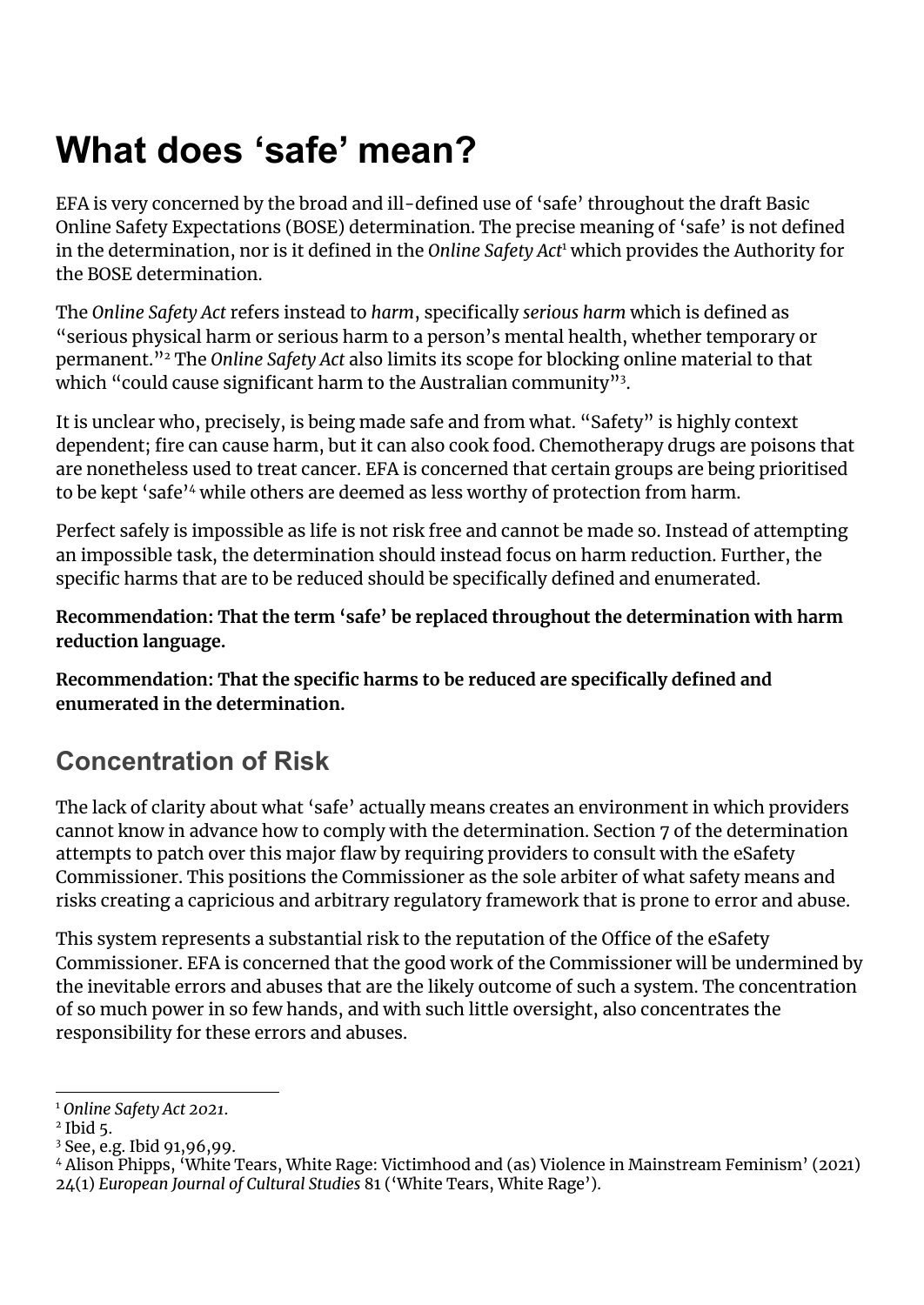**Recommendation: That the Commissioner delegates the consultation under section 7 to an advisory council with diverse membership from Australian society to guide providers on what the community considers reasonable.**

# **Overbroad scope**

The scope of the determination is too broad, and should be limited to a subset of the services included in section 45 of the *Online Safety Act*.

Section 5 of the determination continues the overbroad scope of section 45 of the *Online Safety Act* by including:

- a. a social media service;
- b. a relevant electronic service of any kind;
- c. a designated internet service of any kind.

From the definitions in the *Online Safety Act* this includes in its scope a variety of technologies that are predominantly used for private person-to-person communications, not broadcast technologies. For example, section 13A includes the following items in the definition of "relevant electronic service":

- a. a service that enables end-users to communicate, by means of email, with other end-users;
- b. an instant messaging service that enables end-users to communicate with other end-users;
- c. an SMS service that enables end-users to communicate with other end-users;
- d. an MMS service that enables end-users to communicate with other end-users;
- e. a chat service that enables end-users to communicate with other end-users;
- f. a service that enables end-users to play online games with other end-users;

The combination of the broad scope together with the vague and context-dependent nature of 'safety' creates an impossible task for both the Commissioner and also providers.

EFA is concerned that the Commissioner's necessarily limited resources make it impossible for all providers within scope to be afforded an equal opportunity to consult with the Commissioner, as required by section 7 of the determination. This will result in some providers being unable to comply with their legal obligations through no fault of their own.

Further, there is no requirement for the Commissioner to make public any advice given to a provider about what constitutes reasonable, which risks creating a system where only those with privileged access to the Commissioner are able to comply with the law. Such a system has no place in a liberal democracy like Australia.

**Recommendation: Any advice or guidance provided by the Commissioner to any one provider should be made public, in writing, so that all providers may benefit from the Commissioner's advice.**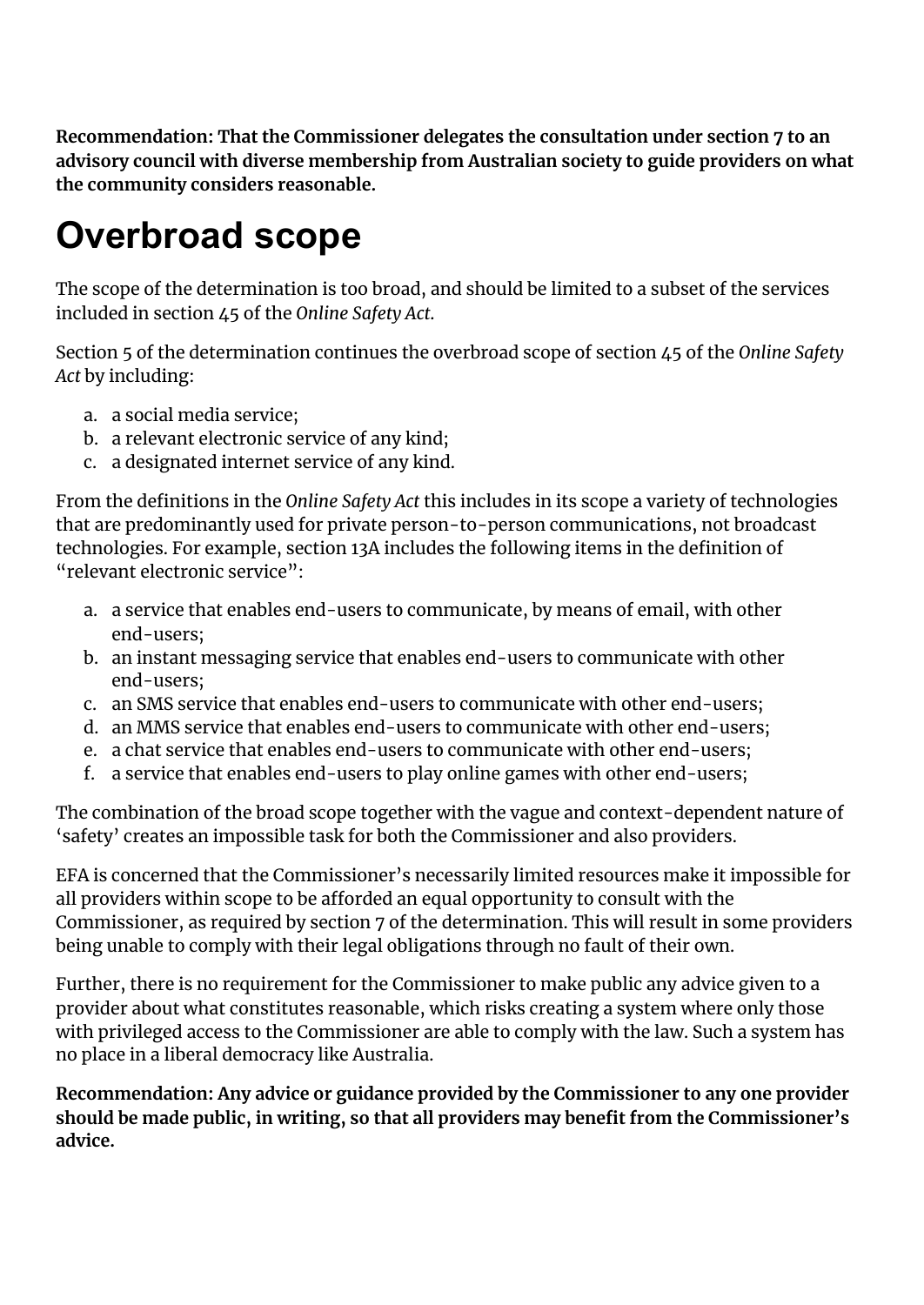Alternately, the Commissioner may choose to limit its attention to a subset of providers, and therefore some end-users will not be kept safe by the Commissioner's choice of who to prioritise.

This exposes the essential problem inherent to the determination's framing of its goal as 'safety' rather than harm reduction. The scope of the determination as drafted is too broad, cannot be achieved, and should be reduced.

Rather than encompassing all of the services that the Minister may include, as permitted by section 45 of the *Online Safety Act*, the determination should limit itself to a subset of these services. EFA recommends that only the services that result in the greatest harm should be addressed in the first instance, and that additional services can be added later if the evidence of harm justifies their inclusion.

**Recommendation: That the determination's scope be limited to social media services.**

**Recommendation: Alternatively, that the determination's scope be limited to the top three services for which there is substantial evidence of concrete harm resulting from the use of the services.**

### **False Sense of Safety**

The uneven consultation that is the likely result of the overbroad scope and finite resources discussed above will result in uneven application of the determination across the industry, creating confusion for end-users that may result in additional harms. By attempting to do too much, the Commissioner is setting up unrealistic expectations for end-users who are doomed to be disappointed.

For example, end-users may falsely believe that a provider they use has consulted with the Commissioner because they are legally required to do so. These end-users may, therefore, believe the provider's services are 'safe' to use (whatever that means) and will then be disappointed, or worse, when their false belief is exposed to the harsh reality of the truth.

As discussed above, the Commissioner risks undermining confidence in their Office if end-users' inflated safety expectations are not realised. EFA believes this is inevitable with the current system design encapsulated in the determination.

**Recommendation: That specific services are enumerated in the determination to provide clarity for providers and end-users of what will be made 'safe'.**

# **'Children' is not a monolithic category**

EFA submits that a single, blanket definition of *child* is inappropriate for legislation governing speech.

It is generally recognised that children at different stages of development require different levels of care, and are differently able to make decisions for themselves. What may be an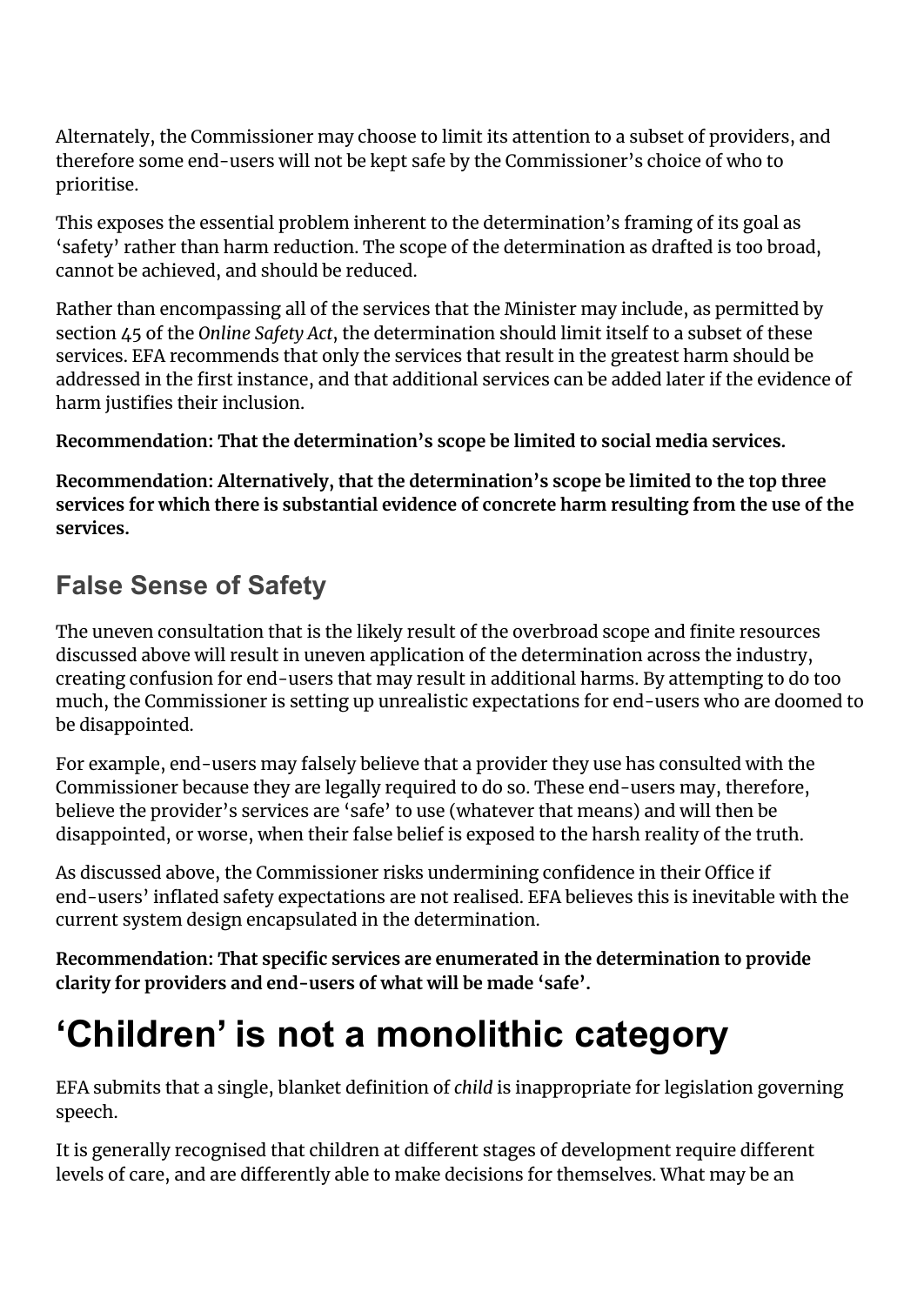appropriate restriction on what pre-school-age children see and experience should not be required for those in secondary school. Requiring a 17-year-old to be treated as a three-year-old would not only be insulting, it would undermine their ability to grow into a fully-independent adult who can navigate the modern information environment.

Children should not be robbed of the skills they need to become full adult members of today's society because of a misplaced desire to insulate them from any and all harms. As parents, we must one day have the courage to give our children what they most need from us: their independence.

**Recommendation: The definition of** *child* **used in the determination should include greater nuance and provide a distinction between different levels of childhood development.**

### **No Separate Children's Internet**

EFA notes that the language of s 6(3)(b) inadvertently converts all services to being children's services:

if a service or a component of a service (such as an online app or game) is targeted at, **or being used by**, children (the children's service)—ensuring that the default privacy and safety settings of the children's service are robust and set to the most restrictive level;

Any service that came to be used by children, even if not specifically designed to be used by children, would immediately be required to cater to the youngest child rather than its original intended audience of adults.

The National Classification Code expressly states that "adults should be able to read, hear, see and play what they want". $5$  Not everything is designed for children, nor should it be.

**Recommendation: That the clause 'or being used by' should be removed from s 6(3)(b) of the determination.**

EFA strongly rejects the idea that there should be a separate "children's Internet" and that children should be kept completely isolated from the adult world until they reach an arbitrary age. Children need to learn about the world as it is in order to grow into adults capable of participating in society and navigating its many risks. 6

**Recommendation: That creation of a parallel "children's Internet" service should not be required for a provider to comply with the determination.**

### **Technology doesn't solve social problems**

Section 12 of the determination requires that:

<sup>5</sup> *National [Classification](https://www.zotero.org/google-docs/?oSONnT) Code 2005* 1(a).

<sup>&</sup>lt;sup>6</sup> Neil Brown, ['Unpicking](https://www.zotero.org/google-docs/?KtHngY) the "Making Children as Safe as They Are Offline" Fallacy - Internet, Telecoms, and Tech Law [Decoded'](https://www.zotero.org/google-docs/?KtHngY)

[<sup>&</sup>lt;https://decoded.legal/blog/2021/03/unpicking-the-as-safe-as-they-are-offline-fallacy>.](https://www.zotero.org/google-docs/?KtHngY)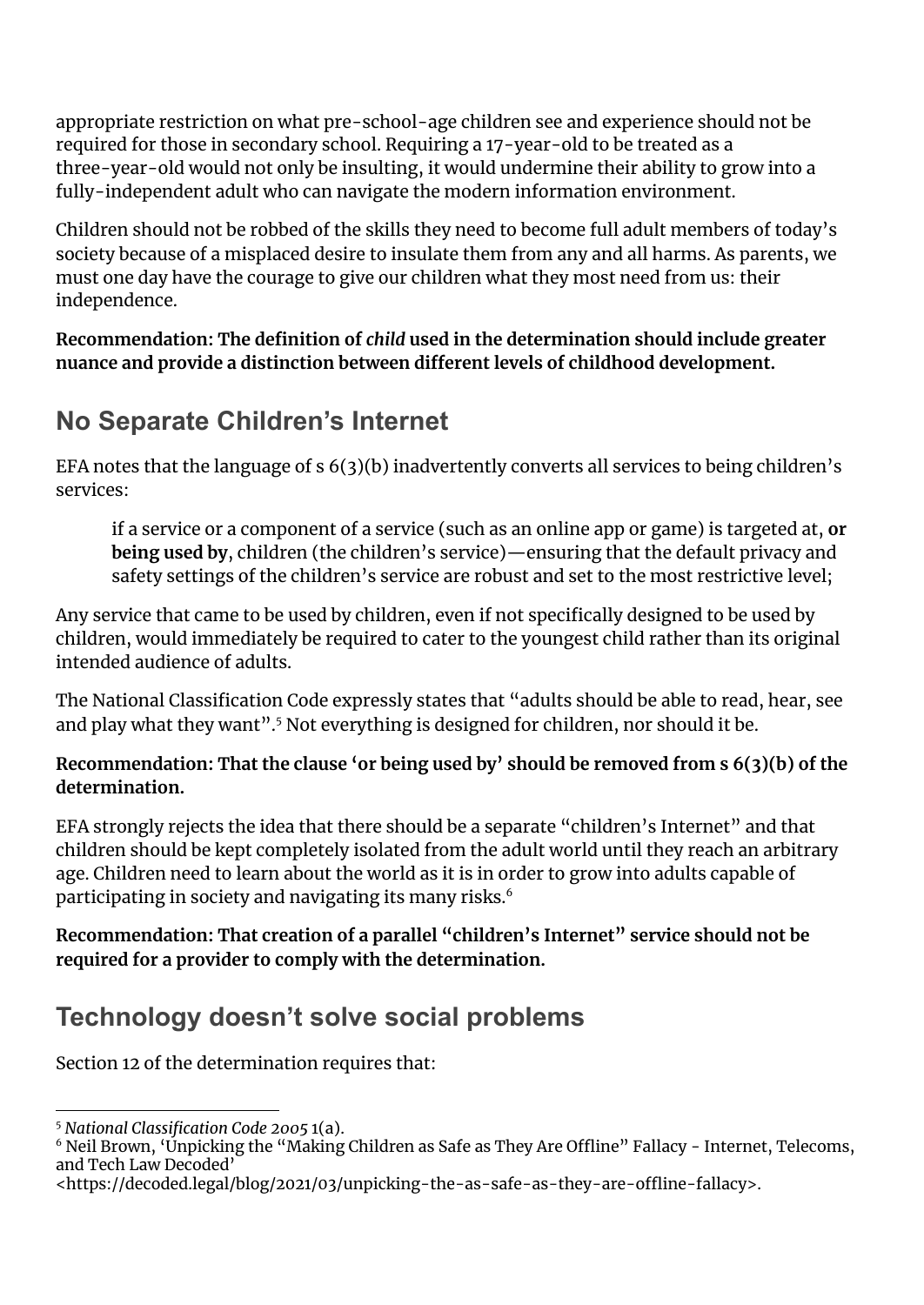*The provider of the service will take reasonable steps to ensure that technological or other measures are in effect to prevent access by children to class 2 material provided on the service.*

EFA has long advocated against the imposition of legislated technological measures that amount to censorship in the name of attempting to restrict the ability of minors to access pornography and other arguably harmful content.

EFA remains firmly opposed to such approaches, as they:

- 1. are almost always trivial to circumvent for anyone with basic technical knowledge;
- 2. inevitably restrict access to entirely legitimate content;
- 3. replace parental judgement with bureaucratised or corporate control;
- 4. are always subject to scope creep, often very quickly; and
- 5. perhaps most importantly, divert attention and resources away from responses that are likely to be more successful in addressing harm.

There is current an active review of Australia's classification regulation<sup>7</sup> in progress. Until that review is complete, there should be no expansion to the use of the National Classification Code to regulate online content.

**Recommendation: Section 12 should be removed from the determination.**

## **Do not undermine encryption**

EFA is greatly concerned that section 8 of the determination is yet another misguided attempt to undermine encryption. Section 8 states:

*If the service uses encryption, the provider of the service will take reasonable steps to develop and implement processes to detect and address material or activity on the service that is or may be unlawful or harmful.*

Even when subjected to a technical assistance request (TAR), technical assistance notice (TAN) or technical capability notice (TCN), providers are forbidden from building a systemic weakness into systems or systemic vulnerability. 8

The Australian Parliament has been very clear in its consistent rejections of law enforcement's continuous demands for mandating backdoors that would break encryption and undermine the safety and security of everyone.

Encryption is the one tool we have that we are confident makes computer systems more secure, which it overwhelmingly does, every single day. Breaking encryption is possibly the single worst thing any government could do to make the Internet less secure, so EFA strongly advocates that

<sup>7</sup> Transport Department of [Infrastructure,](https://www.zotero.org/google-docs/?h5TRBl) 'Review of Australian Classification Regulation' (Text, 23 [December](https://www.zotero.org/google-docs/?h5TRBl) 2019)

[<sup>&</sup>lt;https://www.communications.gov.au/have-your-say/review-australian-classification-regulation>.](https://www.zotero.org/google-docs/?h5TRBl)

<sup>8</sup> *[Telecommunications](https://www.zotero.org/google-docs/?2vcsW0) Act 1997* 317ZG.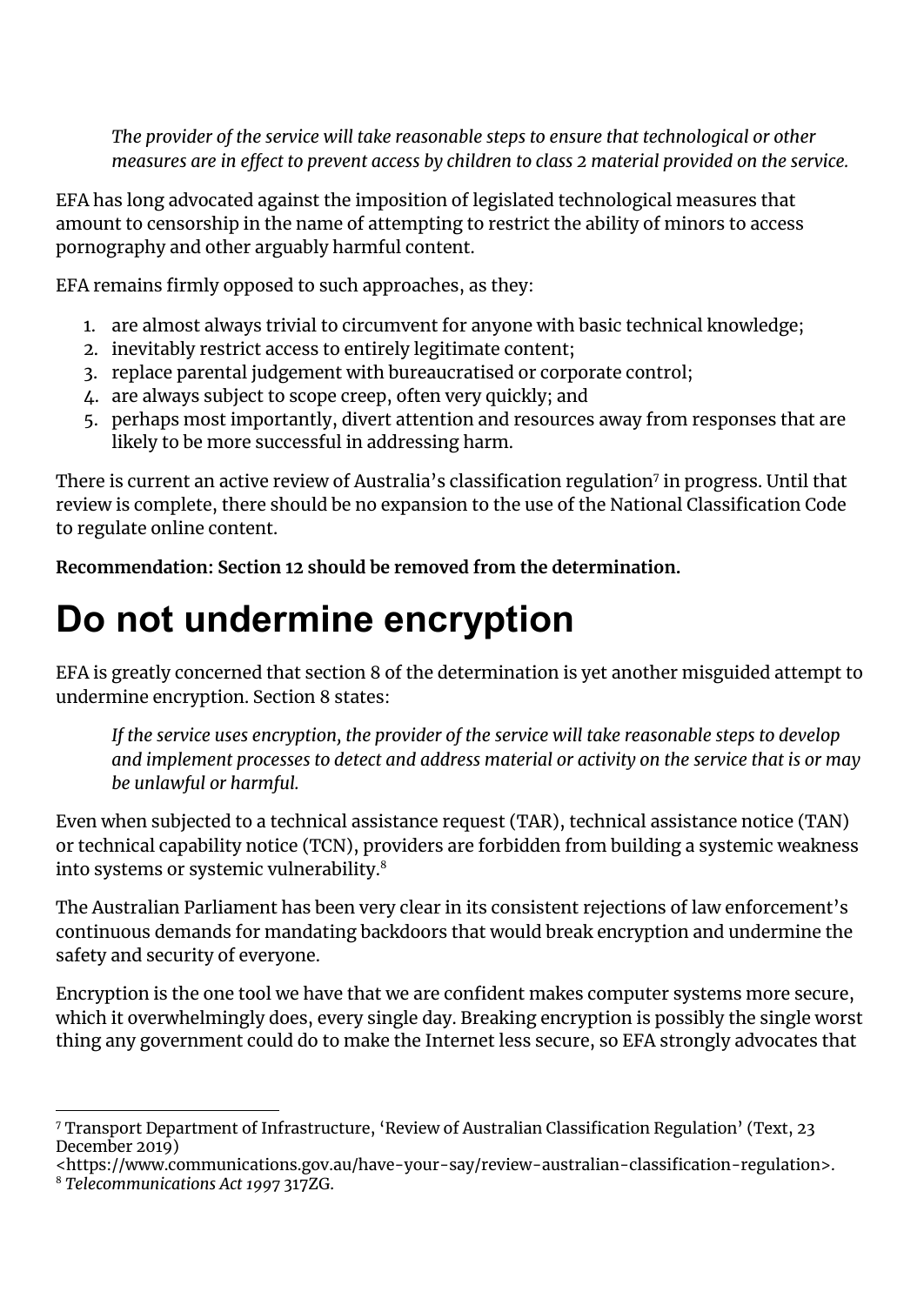undermining encryption should never happen $9$ , and certainly not in legislation that claims to be about improving online safety.

### **Undermines Privacy**

EFA is further concerned that the determination requires providers to subject end-users to constant surveillance in order to detect material that merely *may* be harmful. Undermining privacy directly causes harm and has no place in a determination that purports to codify basic safety expectations.

**Recommendation: Section 8 of the determination should be completely removed.**

# **Do not undermine anonymity**

There are regular calls to ban anonymity, and every time we point, once again, to the wealth of research and evidence that anonymity is good, actually10 and that so-called "real names" policies are actively harmful $^{\rm n}$  while they do nothing much to address the problems they claim to be aimed at solving. 12

EFA notes that the right to anonymity or pseudonymity is specifically encoded in the Australian Privacy Principles. 13

**Recommendation: Section 9 of the determination should be completely removed.**

# **Honeypot of complaints**

Section 19 of the determination requires providers to maintain a database of complaints for 5 years after the time of the report or complaint. This information could be highly sensitive and, if exposed, could place people who have already been subjected to abusive conduct at substantial additional risk.

EFA is concerned that long-term retention of complaint records will place complainants at additional risk from a data breach. EFA questions the need to retain records of *all* complaints made for 5 years.

#### **Recommendation: That the complaint record retention period be reduced.**

[<https://overland.org.au/2021/10/online-anonymity-is-really-important-actually/>.](https://www.zotero.org/google-docs/?5fgZvh)

<sup>10</sup> Samantha Floreani, 'Online [Anonymity](https://www.zotero.org/google-docs/?5fgZvh) Is Really Important, Actually', *Overland literary journal* <sup>9</sup> Kieren McCarthy in San Francisco, '200 Experts Line up to Tell [Governments](https://www.zotero.org/google-docs/?j1uo7M) to Get Stuffed over Encryption' [<https://www.theregister.com/2016/01/11/experts\\_defend\\_encryption/>.](https://www.zotero.org/google-docs/?j1uo7M)

<sup>&</sup>lt;sup>11</sup> Oliver L Haimson and Anna Lauren Hoffmann, ['Constructing](https://www.zotero.org/google-docs/?5LOUFN) and Enforcing" Authentic" Identity Online: Facebook, Real Names, and [Non-Normative](https://www.zotero.org/google-docs/?5LOUFN) Identities' [2016] *First Monday* ('Constructing and [Enforcing"](https://www.zotero.org/google-docs/?5LOUFN) Authentic" Identity Online').

<sup>13</sup> *[Privacy](https://www.zotero.org/google-docs/?CZku4X) Act 1988* APP 2. <sup>12</sup> Daegon Cho, Soodong Kim and Alessandro Acquisti, 'Empirical Analysis of Online [Anonymity](https://www.zotero.org/google-docs/?maT5MW) and User Behaviors: The Impact of Real Name Policy' in *2012 45th Hawaii [International](https://www.zotero.org/google-docs/?maT5MW) Conference on System Sciences* (2012) 3041 ('Empirical Analysis of Online Anonymity and User [Behaviors'\).](https://www.zotero.org/google-docs/?maT5MW)